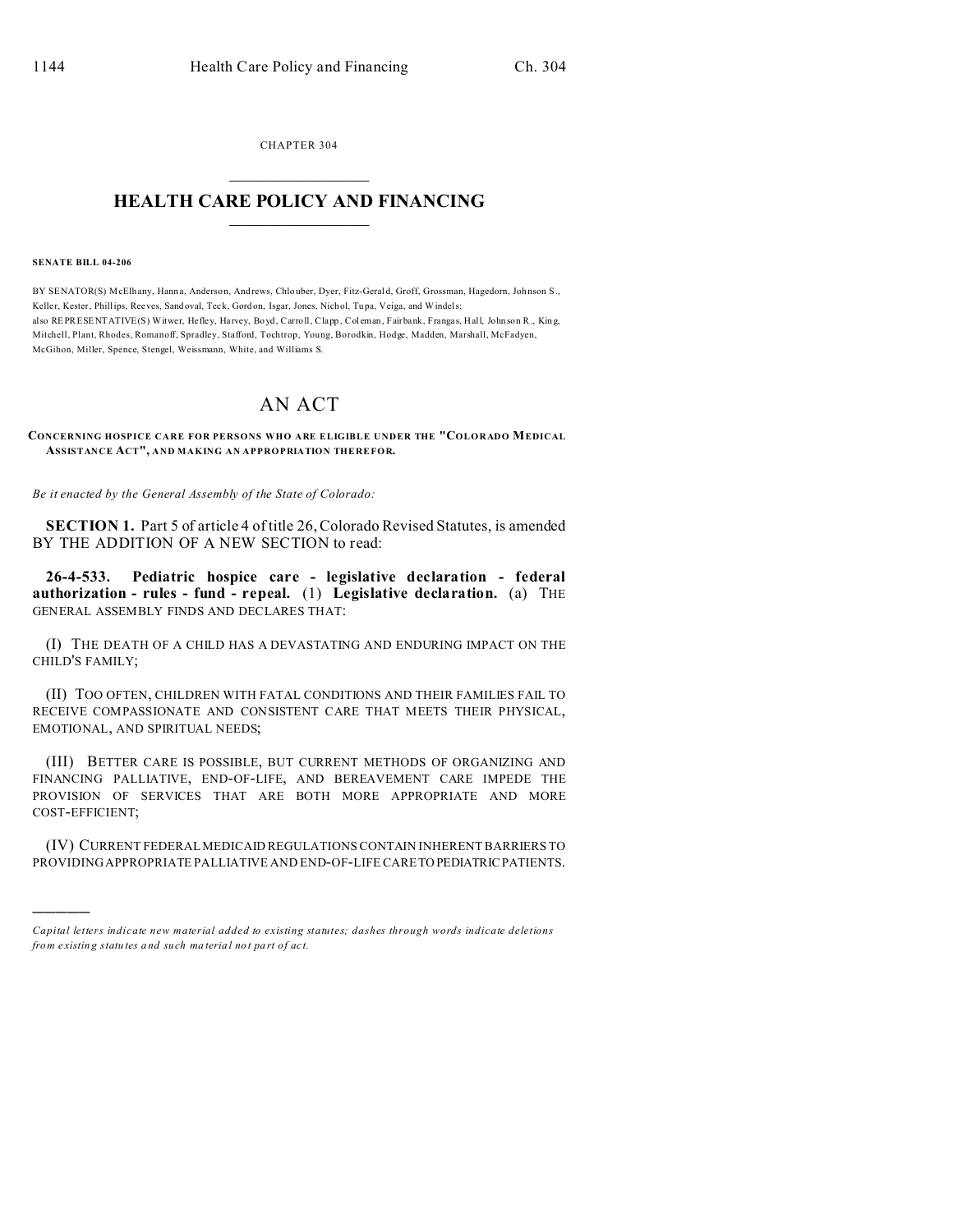THESE BARRIERS INCLUDE REQUIREMENTS THAT PRECLUDE THE PURSUIT OF CURATIVE TREATMENTS, MANDATE A DO-NOT-RESUSCITATE ORDER, AND REQUIRE PHYSICIAN CERTIFICATION THAT DEATH IS EXPECTED WITHIN SIX MONTHS.

(b) THE GENERAL ASSEMBLY DECLARES THAT IT IS IN THE BEST INTEREST OF THE STATE TO INVESTIGATE AND IMPLEMENT HOSPICE GUIDELINES THAT PROVIDE APPROPRIATE, COMPASSIONATE CARE TO DYING CHILDREN AND THEIRFAMILIES WHILE PROVING TO BE COST NEUTRAL OR COST SAVING TO THE STATE AND FEDERAL MEDICAID PROGRAMS.

(c) THE GENERAL ASSEMBLY FURTHER FINDS AND DECLARES THAT WHILE THIS DIRECTION IMMEDIATELY CONCERNS FEDERAL APPROVAL FOR HOSPICE CARE THAT RECOGNIZES THE DISTINCT CIRCUMSTANCES OFCHILDREN FACING LIFE-THREATENING ILLNESSES AND THEIR FAMILIES, IT IS THE INTENT OF THE GENERAL ASSEMBLY THAT THE INFORMATION AND DATA PRODUCED AS A RESULT OF THIS ACT SHALL BE USED TO IMPROVE THE DELIVERY OF PALLIATIVE AND END-OF-LIFE SERVICES TO PERSONS OF ALL AGES WHEN SUCH IMPROVEMENTS CAN BE MADE IN A MANNER THAT IS COST NEUTRAL OR COST SAVING TO THE STATE.

(2) **Definitions.** (a) AS USED IN THIS SECTION, UNLESS THE CONTEXT OTHERWISE REQUIRES:

(I) "ELIGIBLE CHILD" MEANS A CHILD WHO:

(A) IS LESS THAN NINETEEN YEARS OF AGE; AND

(B) IS ELIGIBLE FOR THE STATE'S MEDICAID PROGRAM PURSUANT TO SECTION 26-4-201, 26-4-301, OR 26-4-303.

(II) "PEDIATRIC HOSPICE CARE" MEANS HOSPICE CARE FOR ELIGIBLE CHILDREN AS AUTHORIZED IN THIS SECTION.

(3) **Pediatric hospice care.** (a) (I) THE STATE DEPARTMENT SHALL SEEK THE APPROPRIATE FEDERAL AUTHORIZATION, CONDITIONED ON THE RECEIPT OF GIFTS, GRANTS, OR DONATIONS SUFFICIENT TO PROVIDE FOR THE STATE'S ADMINISTRATIVE COSTS OF PREPARING AND SUBMITTING THE REQUEST, FOR PEDIATRIC HOSPICE CARE THAT SHALL INCLUDE BUT MAY NOT BE LIMITED TO:

(A) RESPITE CARE;

(B) EXPRESSIVE THERAPIES, AS DEFINED IN RULE BY THE STATE BOARD;

(C) PALLIATIVE CARE FROM THE TIME OF DIAGNOSIS OF A POTENTIALLY LIFE-THREATENING ILLNESS; AND

(D) A CONTINUUM OF CARE THROUGH THE COORDINATION OF SERVICES, WHICH MAY INCLUDE SKILLED, INTERMITTENT, AND AROUND-THE-CLOCK NURSING CARE.

(II) THE STATE DEPARTMENT IS AUTHORIZED TO SEEK FEDERAL APPROVAL FOR MODIFICATIONS TO THE PROVISION OF HOSPICE CARE FOR ADULTS WHO ARE ELIGIBLE FOR THE STATE'S MEDICAID PROGRAM.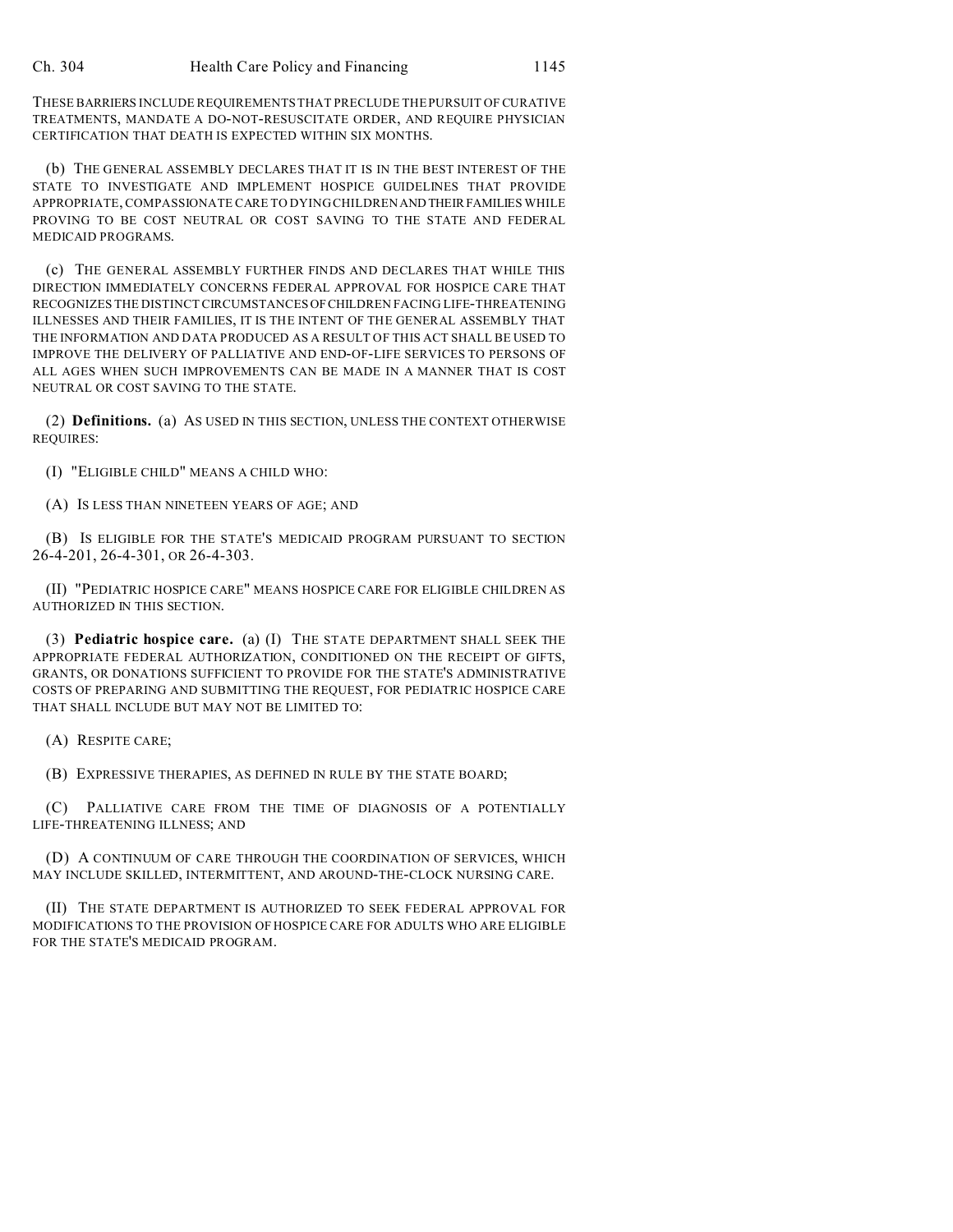(b) FOR THE PROVISION OF PEDIATRIC HOSPICE CARE, THE STATE DEPARTMENT SHALL SEEK AN EXEMPTION FROM THE FOLLOWING FEDERAL MEDICAID REQUIREMENTS FOR THE ELIGIBILITY OF AND ELECTION FOR HOSPICE CARE:

(I) THE MANDATORY DO-NOT-RESUSCITATE ORDER;

(II) A PHYSICIAN'S CERTIFICATION THAT A PATIENT IS EXPECTED TO LIVE LESS THAN SIX MONTHS; AND

(III) THE NON-ALLOWANCE OF CURATIVE CARE THERAPIES CONCURRENT WITH PALLIATIVE AND HOSPICE CARE.

(c) IN ANY APPLICATION FOR FEDERAL AUTHORIZATION PURSUANT TO THIS SECTION, THE STATE DEPARTMENT SHALL RETAIN BEREAVEMENT SERVICES TO THE EXTENT AVAILABLE UNDER FEDERAL LAW.

(d) PEDIATRIC HOSPICE CARE, AS AUTHORIZED PURSUANT TO THIS SECTION, SHALL MEET AGGREGATE FEDERAL WAIVER BUDGET NEUTRALITY REQUIREMENTS.

(e) THE STATE DEPARTMENT SHALL IMPLEMENT THE PROVISION OF PEDIATRIC HOSPICE CARE TO THE EXTENT AUTHORIZED BY THE FEDERAL GOVERNMENT.

(4) **Review.** THE STATE DEPARTMENT SHALL NOTIFY THE JOINT BUDGET COMMITTEE OF THE GENERAL ASSEMBLY OF THE EXTENT TO WHICH THE STATE DEPARTMENT RECEIVED FEDERAL AUTHORIZATION FOR PEDIATRIC HOSPICE CARE SERVICES PURSUANT TO THIS SECTION IN ORDER FOR THE JOINT BUDGET COMMITTEE TO REVIEW THE APPROVED BUDGET NEUTRALITY ANALYSIS FOR SUCH SERVICES PRIOR TO THE STATE DEPARTMENT'S IMPLEMENTATION.

(5) **Rules.** THE STATE DEPARTMENT SHALL DEVELOP THE SERVICE PROVISIONS FOR PEDIATRIC HOSPICE CARE IN CONSULTATION WITH MEDICAL PROFESSIONALS WHO HAVE EXPERTISE IN PROVIDING END-OF-LIFE AND PALLIATIVE CARE TO PEDIATRIC PATIENTS AND FAMILY MEMBERS WHO HAVE EXPERIENCED THE DEATH OF A CHILD. THE STATE BOARD SHALL ADOPT RULES NECESSARY TO IMPLEMENT AND ADMINISTER THE PROVISIONS OF THIS SECTION.

(6) **Fund.** (a) THE STATE DEPARTMENT IS AUTHORIZED TO SEEK AND ACCEPT GIFTS, GRANTS, OR DONATIONS FROM PRIVATE OR PUBLIC SOURCES FOR THE PURPOSE OF PROVIDING FOR THE ADMINISTRATIVE COSTS OF PREPARING AND SUBMITTING THE REQUEST FOR FEDERAL APPROVAL FOR THE PROVISION OF PEDIATRIC HOSPICE CARE. ALL PRIVATE AND PUBLIC FUNDS RECEIVED THROUGH GIFTS, GRANTS, OR DONATIONS SHALL BE TRANSMITTED TO THE STATE TREASURER, WHO SHALL CREDIT THE SAME TO THE PEDIATRIC HOSPICE CARE CASH FUND, WHICH FUND IS HEREBY CREATED AND REFERRED TO IN THIS SECTION AS THE "FUND". THE MONEYS IN THE FUND SHALL BE SUBJECT TO ANNUAL APPROPRIATION BY THE GENERAL ASSEMBLY FOR PREPARING AND SUBMITTING THE REQUEST FOR FEDERAL APPROVAL PURSUANT TO THIS SECTION. ANY MONEYS IN THE FUND NOT EXPENDED FOR THE PURPOSE OF THIS SECTION MAY BE INVESTED BY THE STATE TREASURER AS PROVIDED BY LAW. ALL INTEREST AND INCOME DERIVED FROM THE INVESTMENT AND DEPOSIT OF MONEYS IN THE FUND SHALL BE CREDITED TO THE FUND. ANY UNEXPENDED AND UNENCUMBERED MONEYS REMAINING IN THE FUND AT THE END OF A FISCAL YEAR SHALL REMAIN IN THE FUND